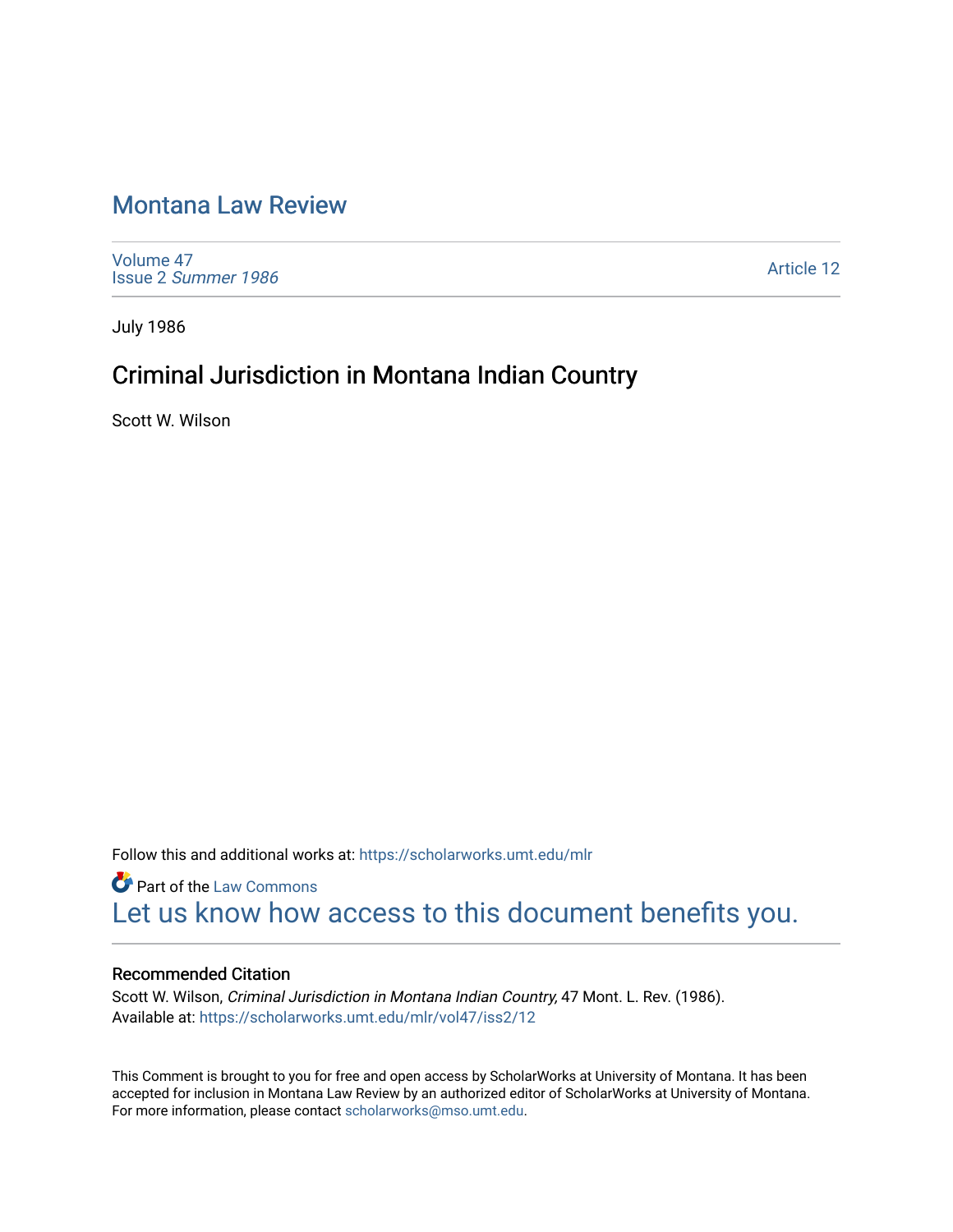## **CRIMINAL JURISDICTION IN MONTANA INDIAN COUNTRY**

#### **Scott W. Wilson**

#### I. **INTRODUCTION**

Criminal jurisdiction in Montana Indian country derives from an allocation of authority among federal, state, and tribal courts.<sup>1</sup> The allocation of authority in particular cases depends, in general, upon three factors: the subject matter of the crime, the persons involved in the crime, and the locus of the crime.<sup>2</sup> The basic limits of criminal jurisdiction in Indian country have been defined, but subtle ambiguities remain. These ambiguities vary among the federal circuit courts. For example, the term "Indian" generally defines a person who has some Indian blood, and is also regarded as an Indian **by** his community.3 However, the First Circuit Court of Appeals held that for federal jurisdictional purposes, not only must the individual be regarded as an Indian **by** his community, but the person must also be considered a member of a federally-recognized tribe." In contrast, the Ninth Circuit Court of Appeals held that an individual need not be formally enrolled in a recognized tribe to be regarded as an Indian for federal jurisdictional purposes.'

The definition of "Indian country" also lacks precision. For purposes of criminal jurisdiction,

[T]he term "Indian country," means (a) all land within the limits

2. **UNITED STATES** ATroREYS' **MANUAL,** ch. 20, at 12 (1984). The author wishes to thank both Pete Dunbar, **U.S.** Attorney for Montana, and Marge Brown, Acting Dean of the University of Montana Law School, for their valuable assistance.

**3.** F. **COHEN, HANDBOOK OF FEDERAL INDIAN LAW 2, 19 (1982).** See also Clinton, *Criminal Jurisdiction over Indian Lands: A Journey through a Jurisdictional Maze,* **18** ARIz. L. REv. **503 (1976)** for a comprehensive overview of this topic.

4. Epps v. Andrus, **611 F.2d 915, 917** (1st Cir. **1979).**

**5.** United States v. Broncheau, **597 F.2d 1260, 1263** (9th Cir.), *cert. denied,* 444 **U.S. 859 (1979).**

**<sup>1.</sup>** This comment does not apply to Indian country over which the state has taken criminal jurisdiction pursuant to Pub. L. No. **280, 18 U.S.C.** § **1162 (1968).** In Montana, Pub. L. No. **280** affects only the Flathead Indian Reservation, which is specifically covered **by MONT. CODE ANN.** § **2-1-301 (1985),** "The State of Montana hereby obligates and binds itself to assume. **..** criminal jurisdiction over Indians and Indian territory of the Flathead Indian reservation **.... "** The agreement reached **by** Montana and the Flathead Tribe provides for concurrent Montana and tribal jurisdiction in criminal matters, in the Law and Order Code of the Confederated Salish and Kootenai Tribes of the Flathead Reservation, ch. **1,** § 2(3)(4). Note, however, that the United States has retained jurisdiction to punish a member of the Flathead Reservation, who passed a forged check to a non-Indian while on the Fort Peck Indian Reservation, in United States v. Burland, 441 **F.2d 1199** (9th Cir.), *cert. denied,* 404 **U.S.** 842 **(1971).**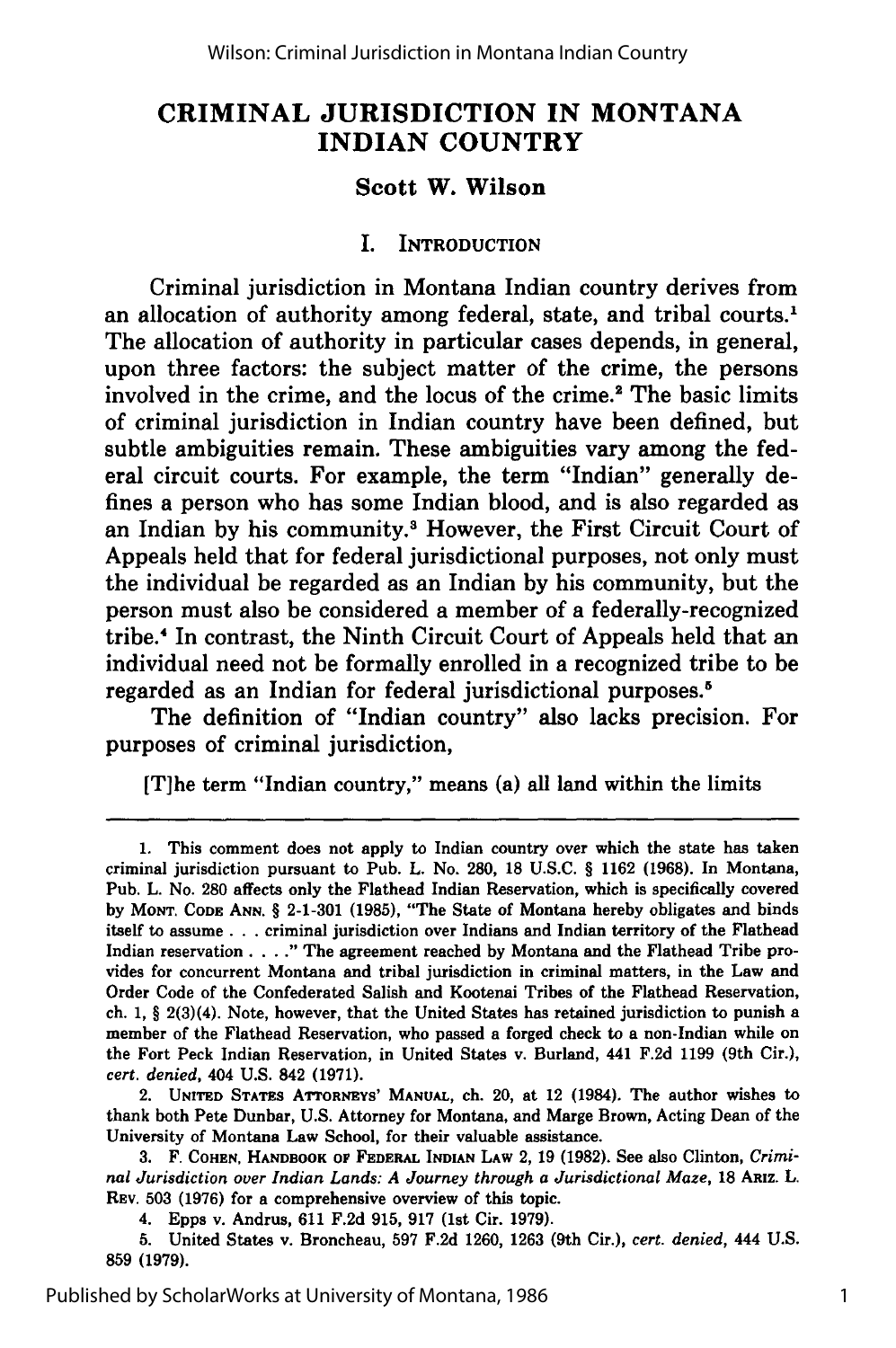of any Indian reservation under the jurisdiction of the United States government ... (b) all dependent Indian communities within the borders of the United States whether within the original or subsequently acquired territory thereof ... (c) all Indian allotments, the Indian titles to which have not been extinguished, including rights-of-way running through the same.6

Montana Indian country typically includes all land within reservation boundaries<sup>7</sup> and Indian allotments beyond reservation boundaries which are still in a trust status.'

Within Indian country, subject matter jurisdiction of federal, state, and tribal courts hinges on a circuit's interpretation of the nature of the crime<sup>®</sup> and whether the persons involved are Indian. 10 Crimes with a locus in Montana Indian country, whether major or non-major, $11$  can be separated into six classifications:

- (a) Indian Offender, Indian Victim
- (b) Indian Offender, Non-Indian Victim
- (c) Indian Offender, Victimless Crime
- (d) Non-Indian Offender, Indian Victim
- (e) Non-Indian Offender, Non-Indian Victim
- (f) Non-Indian Offender, Victimless Crime

This comment focuses strictly on criminal case law from Montana, the Ninth Circuit, and the United States Supreme Court. It serves as a quick reference tool for determining criminal jurisdiction in Montana Indian country.

#### II. INDIAN OFFENDER, INDIAN VICTIM

Shortly after the American Revolution, Congress extended federal jurisdiction to non-Indians committing crimes against Indians in Indian territory, as part of the overall federal policy of providing a buffer between non-Indian and Indian populations.<sup>12</sup> In 1817, Congress passed the first version of the Federal Enclaves Act, which extended federal jurisdiction to cover crimes by both Indians and non-Indians in Indian country, with the key exception of

- **8.** United States v. Ramsey, 271 U.S. 467, 471 (1926).
- **9.** W. **CANBY, AMERICAN INDIAN LAW 89 (1981).**
- **10. UNITED** STATEs **ATTORNEYS' MANUAL,** ch. 20, **at** 14.
- **11. 18 U.S.C.** § **1153** (1984).
- 12. **1** Stat. **138 (1790), 1** Stat. 743 **(1799),** 2 Stat. **139 (1802).**

**<sup>6.</sup>** 18 **U.S.C.** § 1151 (1949).

<sup>7.</sup> United States v. John, 437 U.S. 634 **(1978).** See *also* State ex rel. Irvine v. District Court, 125 Mont. 398, 413, 239 P.2d 272, 280 (1951) (all land within limits of any organized and supervised Indian reservation is "Indian Country," including patented land and rightsof-way running through reservation).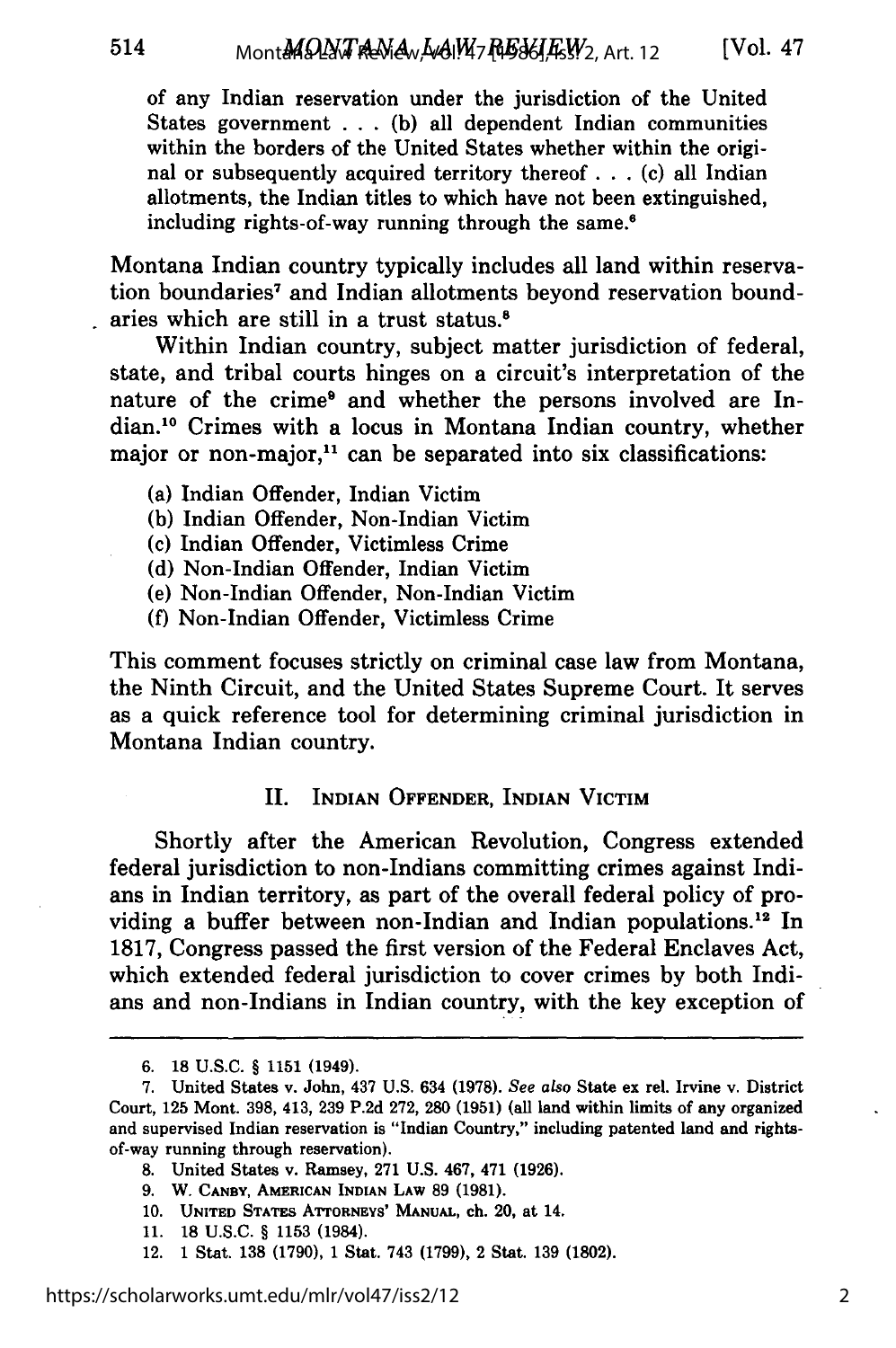crimes **by** Indians against Indians."3 Under the Enclaves Act, "the general laws of the United States as to the punishment of offenses committed in any place within the sole and exclusive jurisdiction of the United States shall extend to the Indian country."<sup>14</sup>

**A** broad exception to exclusive federal jurisdiction exists in section two of the Enclaves Act:

[The Act] shall not extend to offenses committed **by** one Indian against the person or property of another Indian, nor to any Indian committing any offense in the Indian country who has been punished **by** the local law of the tribe, or to any case where, **by** treaty stipulations, the exclusive jurisdiction over such offenses is or may be secured to the Indian tribes respectively. 15

Until Congress enacted the Major Crimes Act in **1885,** the exception in the Enclaves Act covered all offenses **by** Indians against Indians in Indian country, as made clear in a renowned case in **1883.** Citing the Enclaves Act, the Supreme Court reversed a federal court conviction of an Indian for the murder of another Indian.<sup>16</sup> The Court in *Ex Parte Crow Dog*<sup>17</sup> held that federal courts had no jurisdiction over the crimes **by** an Indian offender against an Indian victim in Indian country. Congress quickly reacted to *Crow Dog* **by** passing the Major Crimes Act, which created federal jurisdiction over seven crimes (including murder) committed **by** Indians in Indian country, whether the victims were Indian or non-Indian.'8 Subsequent amendments have expanded the number of major crimes to sixteen:

Any Indian who commits against the person or property of another Indian or other person any of the following offenses, namely, murder, manslaughter, kidnapping, maiming, rape, carnal knowledge of any female, not his wife, who has not attained the age of sixteen years, assault with intent to commit rape, incest, assault with intent to commit murder, assault with a dangerous weapon, assault resulting in serious bodily injury, arson, burglary, robbery, and a felony under section **661** of this title within the Indian country, shall be subject to the same laws and penalties as all other persons committing any of the above offenses, within the exclusive jurisdiction of the United States.<sup>19</sup>

13. **18** U.S.C. § 1152 (1948).

- 14. *Id.*
- **15.** *Id.*
- 16. *Ex parte* Crow Dog, 109 U.S. 556 **(1883).**
- 17. *Id.* at 572.
- **18. 18** U.S.C. § 1153 (1984).
- 19. *Id.*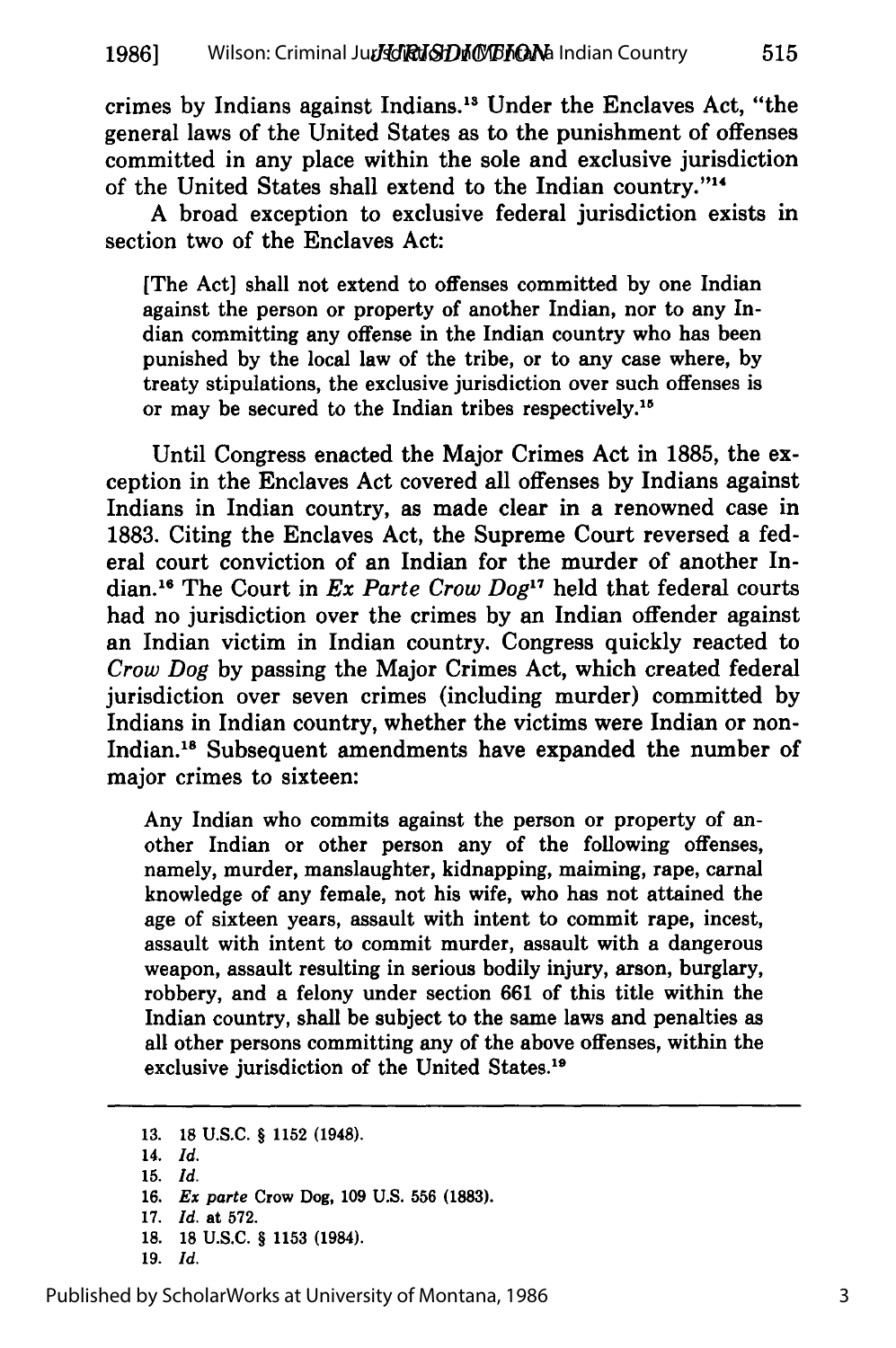Incest, burglary, and involuntary sodomy remain the only enumerated crimes undefined by federal law, so applicable state law defines these three crimes.20

Under the Major Crimes Act, federal courts have jurisdiction of offenses named in the Act when committed by an Indian against the person or property of another Indian or other person in Indian country.<sup>21</sup> Legislative history indicates that Congress incorporated the words "or other persons" in the 1885 Major Crimes Act to make certain that Indians could be prosecuted in federal court.<sup>22</sup>

The following year, the United States Supreme Court approved of this federal extension into tribal affairs in *United States v. Kagama.2 3* Nearly a century later, in *United States v. Antelope,* the Court precisely reaffirmed the *Kagama* rule, and held that the Major Crimes Act grants jurisdiction to federal courts over Indians who commit any of the listed major offenses, regardless of whether the victim is also an Indian.<sup>24</sup> Similarly, in *State ex rel. Bokas v. District Court*,<sup>25</sup> the Montana Supreme Court discussed the Major Crimes Act. The *Bokas* court held that an Indian ward, while residing on and within the exterior boundaries of his Indian reservation, is under the exclusive jurisdiction of the federal government in regard to all crimes recognized and made applicable to Indian country by Congress. 26 Procedurally, Indian offenders prosecuted under the Major Crimes Act "shall be tried in the same courts, and in the same manner, as are all other persons committing such offenses within the exclusive jurisdiction of the United States."27

However, the United States Supreme Court held that the double jeopardy clause does not bar successive prosecutions in federal and tribal courts for violations of the Major Crimes Act and tribal law, in *United States v. Wheeler.*<sup>28</sup> The Court noted that the

516

- **25. 128** Mont. **37, 270 P.2d 396** (1954).
- **26.** *Id.* at 41, **270 P.2d** at **398.**

**27. 18 U.S.C.** § 3242 **(1976).** Note, Keeble v. United States, 412 **U.S. 205, 216 (1973)** (an Indian defendant, charged with a major crime under the Major Crimes Act, could request and receive an instruction on a lesser included offense not enumerated in that section, even though the defendant could not have been charged with such an offense in the first instance). Note also, United States v. Bowman, **679 F.2d 798** (9th Cir.), *cert. denied,* 459 **U.S.** 1210 **(1983)** (a federal court has jurisdiction to impose sentence upon an Indian offender for a lesser included offense).

**28.** 435 **U.S. 313 (1978).**

<sup>20. &</sup>quot;As used in this section, the offenses of burglary, involuntary sodomy, and incest shall be defined and punished in accordance with the laws of the State in which each offense was committed **. <sup>18</sup>U.S.C.** § **1153.**

<sup>21.</sup> *Id.*

<sup>22. 48</sup>th Cong., **2d** Sess., **16 CONG.** REc. 934 **(1885).**

**<sup>23. 118</sup> U.S. 375 (1886).**

<sup>24. 430</sup> **U.S.** 641, 649 **(1977).**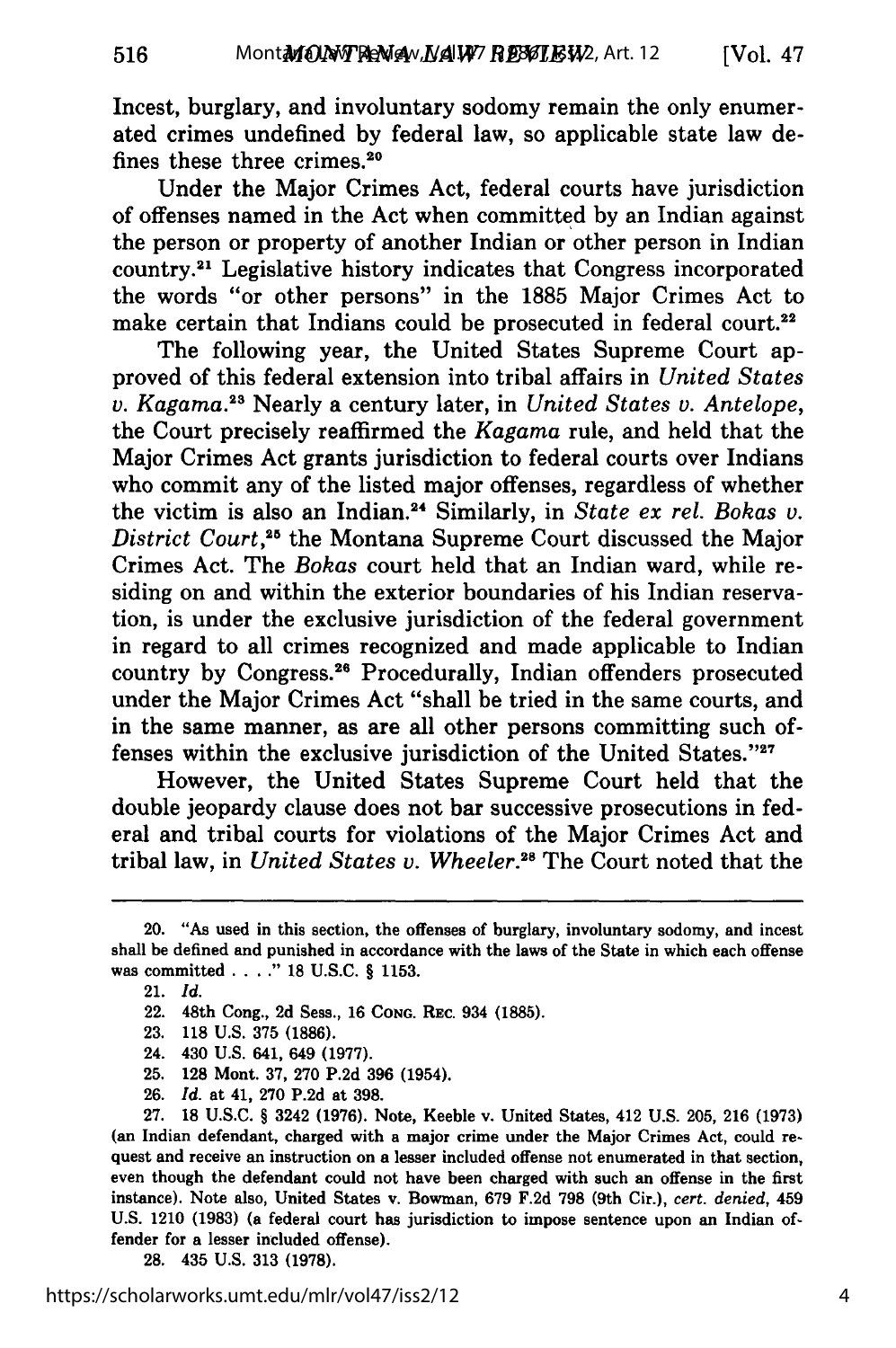Major Crimes Act is a "carefully limited intrusion of federal power into the otherwise exclusive jurisdiction of the Indian tribes to punish Indians for crimes committed on Indian land."<sup>29</sup> The *Wheeler* Court reasoned that the dependent status of Indian tribes within the territorial jurisdiction of the United States was not necessarily inconsistent with the sovereign power of a tribe to prosecute its members for tribal offenses.30 The *Wheeler* Court also stated that the second section of the Enclaves Act specifically provides that the Enclaves Act does not extend to an Indian "who has been punished by the local law of the tribe."<sup>31</sup> Therefore, the Court affirmed exclusive tribal court jurisdiction for non-major crimes committed by Indians against Indians in Indian country.32

The Ninth Circuit Court of Appeals followed the *Wheeler* rule in *United States v. Jackson.33* The court held that, except for specific offenses under the Major Crimes Act, the tribal court has jurisdiction over all crimes committed by member Indians against other Indians within Indian country.<sup>34</sup> In addition, the court in *United States v. Johnson*<sup>35</sup> held, "[E]xcept for the crimes specifically enumerated in [The Major Crimes Act], the general rule is that tribal courts have retained exclusive jurisdiction over all crimes committed by Indians against other Indians in Indian country."<sup>36</sup> Previously, in *Ortiz-Barraza v. United States*,<sup>37</sup> the Ninth Circuit Court of Appeals had reasoned that the power to create and administer a criminal justice system is intrinsic to the sovereignty of an Indian tribe. The tribe may exercise complete criminal jurisdiction over its members, within the limits of the reservation, subordinate only to the expressed limitations of federal law.<sup>38</sup> For

**35. 637 F.2d** 1224 (9th Cir. **1980)**

**<sup>29.</sup>** *Id.* at **325** n.22 (citing United States v. Antelope, 430 U.S. 641, 643 n.1 *on remand,* **555 F.2d 1376, 1378** (9th Cir. **1977).**

**<sup>30.</sup>** *Id.* at 324. Note, the *Wheeler* Court did not resolve whether the "dual sovereignty" ruling would apply to courts of Indian offenses, which are governed **by** federal government regulations rather than tribal law. *Id.* at **327** n.26. Note also, the **U.S.** Attorney recommends no federal prosecution following a tribal prosecution, unless "substantial federal interests were left unvindicated." **UNtED** STATES ATTORNEY'S **MANUAL,** ch. 20, at **15.**

**<sup>31.</sup>** *Wheeler,* 435 **U.S.** at **326.**

**<sup>32.</sup>** *Id.* at **332.** Note, *Wheeler* overturned Colliflower v. Garland, 342 **F.2d 369** (9th Cir. **1965)** which held that although Indian tribal courts have considerable jurisdiction over matters occurring on the reservation, including criminal offenses against Indians, the tribal courts in the Fort Belknap Indian community function as arms of the federal government, and the federal government maintains partial control over them.

**<sup>33. 600</sup> F.2d 1283** (9th Cir. **1979).**

<sup>34.</sup> *Id.* at **1286.** *See also Antelope,* 430 **U.S.** 641.

**<sup>36.</sup>** *Id.* at **1231.**

**<sup>37. 512</sup> F.2d 1176** (9th Cir. **1975).**

**<sup>38.</sup>** *Id.* at **1179.** This holding is in harmony with the language in *Wheeler:* 435 **U.S.** at **326-27,**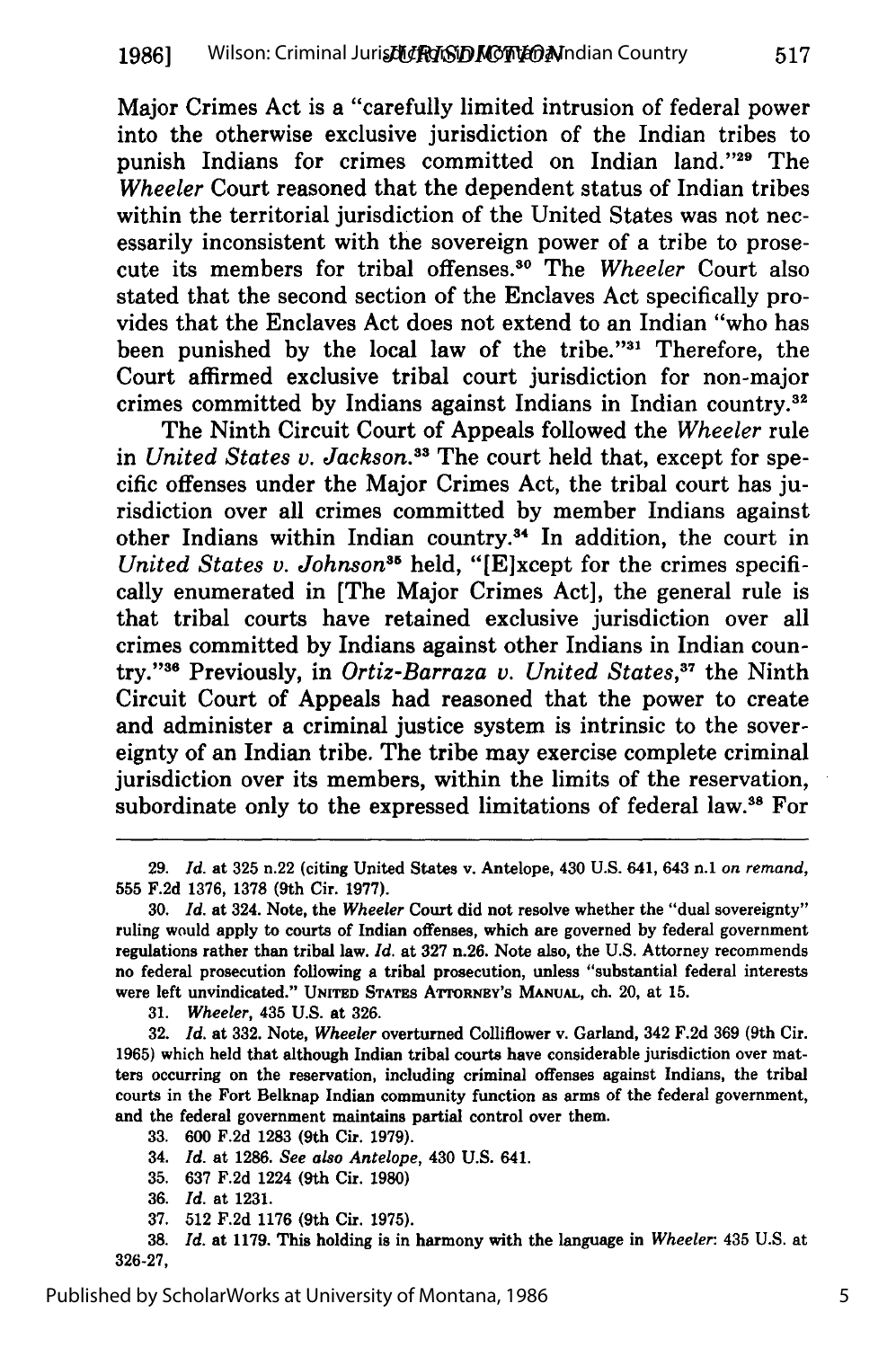example, the Indian Civil Rights Act of 1968 limits the penalties of tribal courts to sentences not exceeding six months' imprisonment or a \$500 fine or both.<sup>39</sup> The Ninth Circuit Court, in Tom v. Sut $ton<sup>40</sup>$  held the guarantees of due process and equal protection under the Indian Civil Rights Act should be applied flexibly and adapted to the tribal context.

A question remains, however, regarding a tribal court's jurisdiction over *non-member* Indians. *Wheeler* repeatedly referred to the tribe's jurisdiction over *members.* Prior to *Wheeler,* tribal courts routinely assumed jurisdiction over both member and nonmember Indians, because the federal statutes do not differentiate between them.<sup>41</sup> Upon their incorporation into the United States and their acceptance of its protection, the tribes necessarily lost some aspects of their sovereignty. In *Wheeler,* the areas in which implicit divestiture of sovereignty occur involve the relations between an Indian tribe and non-members of the tribe.<sup>42</sup> By its continual reference to members only, *Wheeler* may stand for a narrowing of tribal criminal jurisdiction. The jurisdictional distinction between member and non-member Indians is currently before the Ninth Circuit Court in *Duro v. Reina.4s* In *Duro,* an Arizona federal district court ruled that the assertion of criminal jurisdiction by the Salt River Indian Community over non-member Indians violates the equal protection and due process provisions of the Indian Civil Rights Act.4 " The Ninth Circuit's decision in *Duro* may help clarify the member/non-member jurisdictional issue.

In summary, if crimes by an Indian against another Indian in Montana Indian country violate both the Major Crimes Act and tribal law, then federal jurisdiction remains primary although concurrent with tribal jurisdiction, under the *Wheeler* rule. For all other crimes by an Indian against another Indian in Montana Indian country, tribal jurisdiction is exclusive under the Enclaves Act.

- 43. No. **85-1718** (9th Cir. **1986).**
- 44. *Id.*

518

the sovereign power of a tribe to prosecute its members for tribal offenses clearly does not fall within that part of sovereignty which the Indians implicitly lost **by** virtue of their dependent status. The areas in which such implicit divestiture of sovereignty has been held to have occurred are those involving the relations between an Indian tribe and nonmembers of the tribe.

**<sup>39. 25</sup> U.S.C.** § **1302(7) (1968).**

<sup>40.</sup> **533 F.2d 1101,** 1104 n.5 (9th Cir. **1976).** Note Santa Clara Pueblo v. Martinez, 436 **U.S.** 49 **(1978)** (habeas corpus is the sole remedy in federal court for violations of the Indian Civil Rights Act).

<sup>41.</sup> **W. CANBY,** *supra* note **10,** at **90.**

<sup>42.</sup> *Wheeler,* 435 **U.S.** at **327.**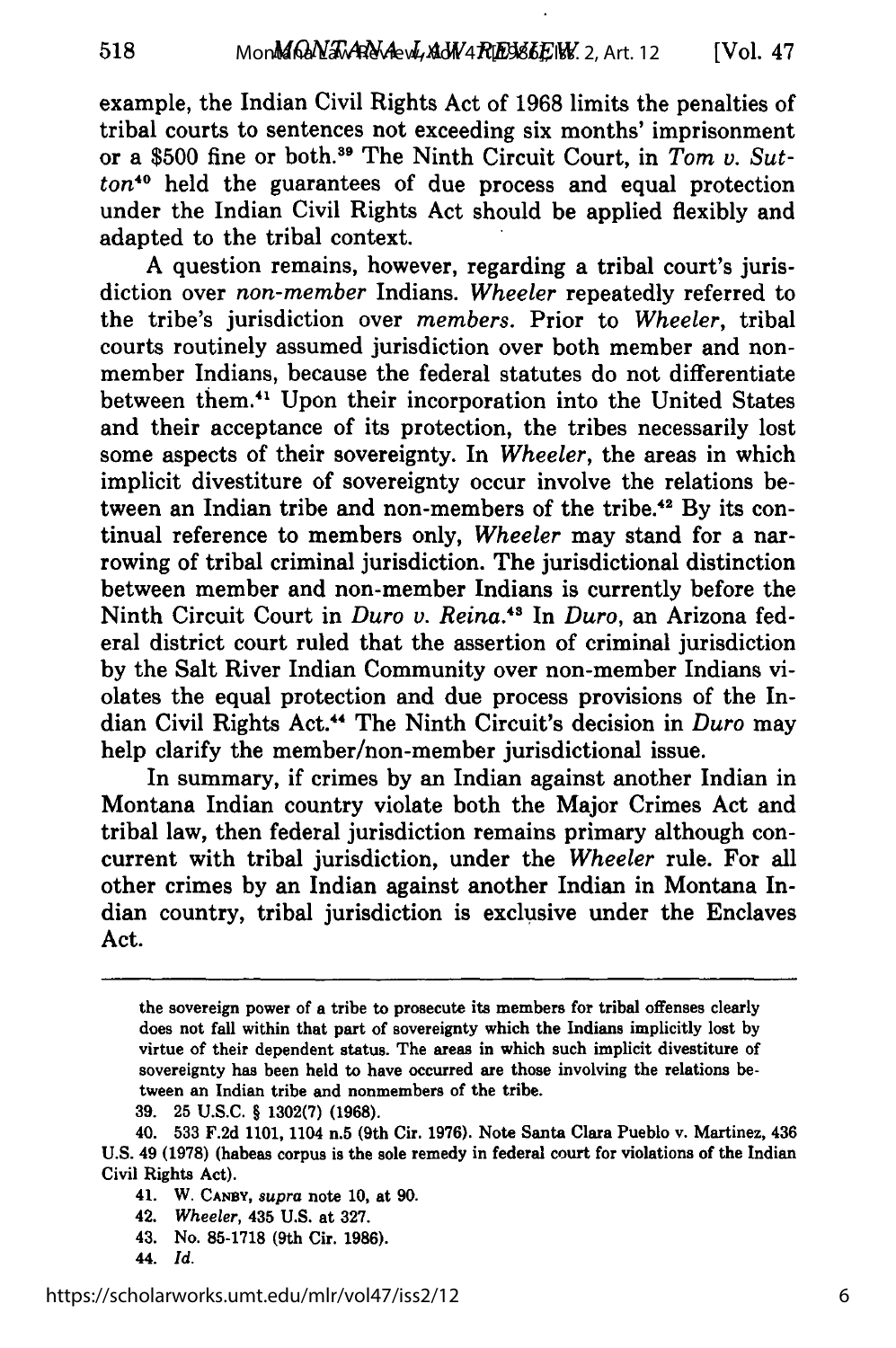#### III. INDIAN OFFENDER, **NON-INDIAN** VICTIM

Although the scheme of criminal jurisdiction under the Enclaves Act and Major Crimes Act seems complex in origin, it is rational in light of its historical settings because substantial non-Indian populations live on many Indian reservations."5 In *United States v. John*,<sup>46</sup> the Court stated that the Major Crimes Act provides a federal forum for the prosecution of Indians charged with major crimes. This forum is necessary precisely because no state jurisdiction over such crimes was contemplated in the early Trade and Intercourse Acts and the Enclaves Act.<sup>47</sup> In *United States v.* Antelope,<sup>48</sup> the Court upheld the constitutionality of the Major Crimes Act and the Enclaves Act **by** rejecting an equal protection challenge to the Major Crimes Act. The *Antelope* Court stated that federal prosecution of an Indian under a theory of felonymurder, for the murder of a non-Indian on an Idaho reservation, did not violate the Constitution.<sup>49</sup> The Court reasoned that the Major Crimes Act, like all federal regulation of Indian affairs, is rooted in the unique status of Indians as a "separate people" with their own political institutions. Federal regulation of Indian tribes is governance of once-sovereign political communities, and is not to be viewed as impermissible legislation of a racial group consisting of Indians.50 The Montana Supreme Court, in *State ex rel. Irvine v. District Court,5 <sup>1</sup>*has also held that exclusive jurisdiction lies in federal courts for Indian violations of the Major Crimes Act.

Similarly, the Ninth Circuit Court of Appeals has repeatedly held that federal courts have exclusive jurisdiction over Indians committing crimes in Indian country in violation of the Major Crimes Act. In *Henry v. United States*,<sup>52</sup> the court stated that the Major Crimes Act should control to the exclusion of the Enclaves Act where a non-Indian is the victim of a major crime by an Indian. Later, in *United States v. Broncheau*,<sup>53</sup> the court stated that Congress, in exercise of its plenary power, had deprived Indian tribal courts of exclusive jurisdiction over offenses covered by the Major Crimes Act. Thus, the United States District Court had ju-

<sup>45.</sup> **UNITED STATES ATTORNEYS' MANUAL,** ch. 20, at 14.

<sup>46. 437</sup> **U.S.** 634.

<sup>47.</sup> *Id.* **at 651.**

<sup>48. 430</sup> **U.S.** 641.

<sup>49.</sup> *Id.* at 649.

**<sup>50.</sup>** *Id.* **at** 646.

<sup>51. 125</sup> Mont. 398, 239 P.2d 272.

<sup>52. 432</sup> F.2d 114 (9th Cir.), *modified,* 434 F.2d 1283 (9th Cir.), *cert. denied,* 400 U.S. 1011 (1971).

**<sup>53.</sup>** 597 F.2d 1260 (9th Cir. 1979).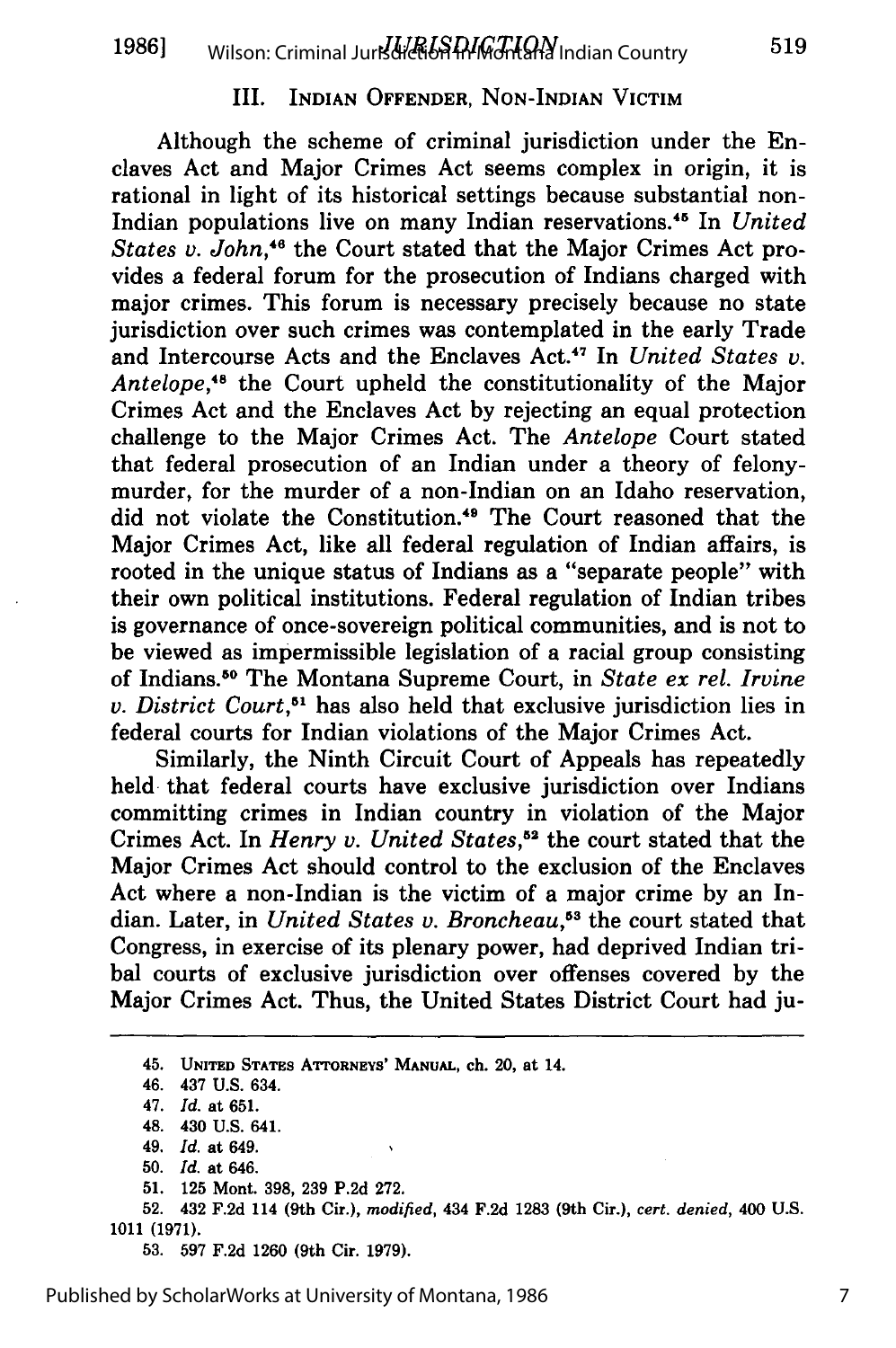risdiction to try an Indian defendant charged with an offense against a non-Indian under the Major Crimes **Act.54** Again, in *United States v. Johnson,55* the court held that crimes subject to federal jurisdiction under the Major Crimes Act include Indian against non-Indian crimes.<sup>56</sup>

As noted earlier, federal courts have jurisdiction over all crimes in Indian country governed **by** the general laws of the United States, under the Enclaves Act.<sup>57</sup> The Enclaves Act imports into Indian country the entire body of federal criminal law, both specific federal statute and general law related to criminal **law.5 <sup>8</sup>** The most important general law of the United States extended into Indian country is the Assimilative Crimes Act,<sup>59</sup> which applies to offenses involving Indians against non-Indians. The Assimilative Crimes Act borrows state criminal law and applies it through the Enclaves Act to Indian country.<sup>60</sup> Therefore, an Indian who commits a non-major crime against a non-Indian might be charged under the Enclaves Act with a violation of the Assimilative Crimes Act, but the crime would be defined and the sentence prescribed by state law.<sup>61</sup> In *Williams v. United States*,<sup>62</sup> the Supreme Court held that both the Enclaves Act and the Assimilative Crimes Act apply to offenses committed in Indian country **by** an Indian against a non-Indian. State law is assimilated only when no "enactment of Congress" covers the conduct.<sup>63</sup>

57. **18** U.S.C. § 1152: "[T]he general laws of the United States as to the punishment of offenses committed in any place within the sole and exclusive jurisdiction of the United States, except the District of Columbia, shall extend to the Indian country."

58. W. **CANBY,** *supra* note 9, at 108.

59. 18 U.S.C. § 13 (1984) provides:

Whoever within or upon any of the places now existing or hereafter reserved or acquired as provided in section 7 of this title, is guilty of any act or omission which, although not made punishable **by** any enactment of Congress, would be punishable if committed or omitted within the jurisdiction of the State, Territory or Possession, or District in which such place is situated, **by** the laws thereof in force at the time of such act or omission, shall be guilty of a like offense and subject to a like punishment.

The referred section 7 provides, "[T]erritorial jurisdiction of the United States, as used in this title, includes: **. . . (3)** Any lands reserved or acquired for the use of the United States, and under the exclusive or concurrent jurisdiction thereof **.**

60. W. **CANBY,** *supra* note 9, at 109-10.

61. *Id.*

- 62. 327 U.S. 711 (1946).
- 63. *Id.* at 717.

<sup>54.</sup> *Id.* at 1265.

<sup>55. 637</sup> F.2d 1224, 1231 (9th Cir. 1980).

<sup>56.</sup> Note Petition of Carmen, 270 F.2d 809 (9th Cir. 1958), *cert. denied,* 361 U.S. 934, *reh'g denied,* **361 U.S. 973 (1959)** (an Indian shall be subject to the same laws and penalties and tried in the same courts as persons committing the same crimes within exclusive federal jurisdiction).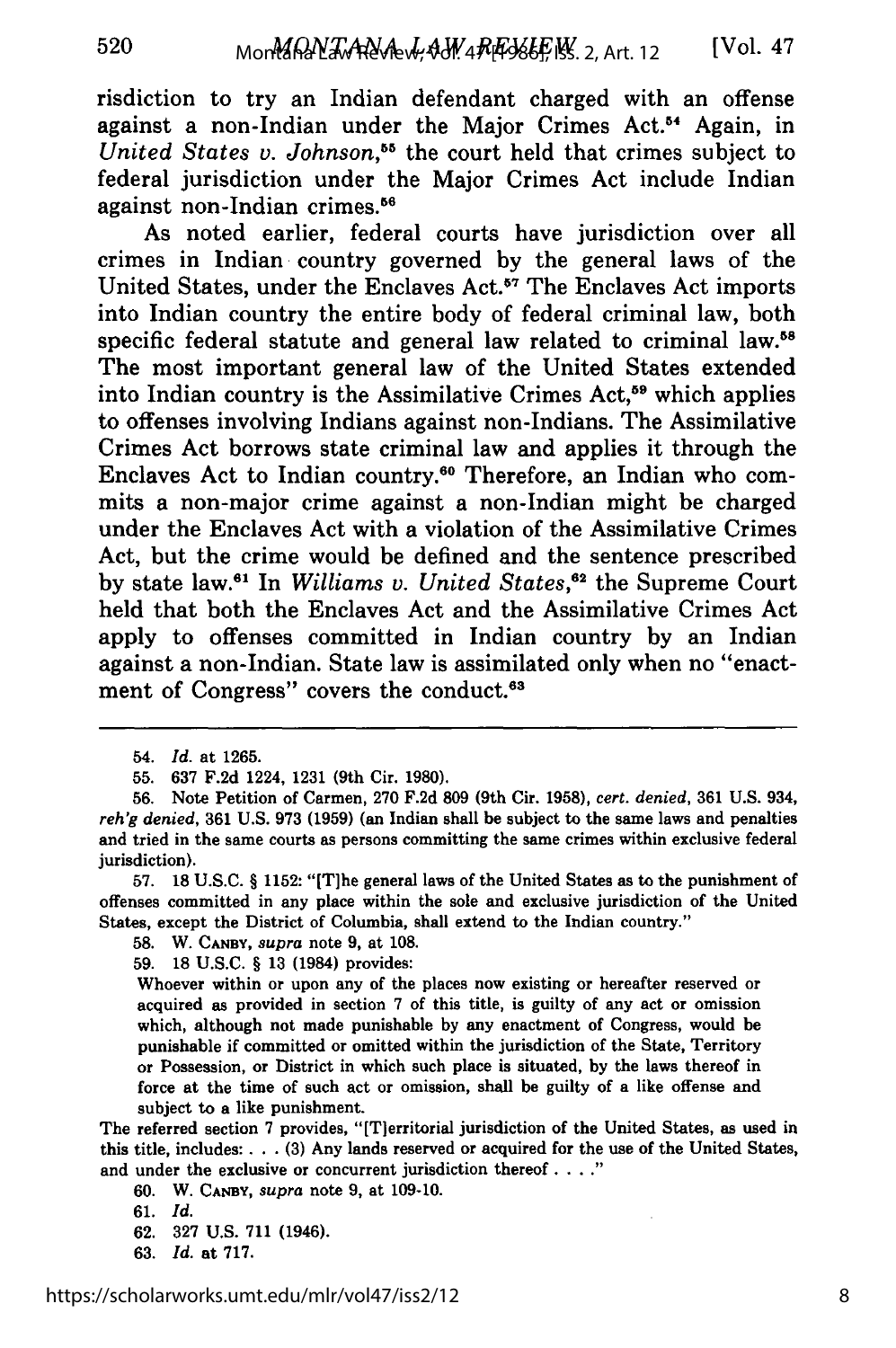The Ninth Circuit Court echoed *Williams* in a Montana case, *United States v. Burland.*<sup>64</sup> In *Burland*, the court held that under the Enclaves Act and the Assimilative Crimes Act, federal prosecutions of non-major crimes **by** Indians against non-Indians, enforce federal law. The prosecutions incorporate **by** reference the details of state law into the federal charges.<sup>65</sup>

In summary, if an Indian commits a major crime against a non-Indian in Montana Indian country, then federal jurisdiction is primary under the Major Crimes Act. If the major crime also violates tribal law, then tribal jurisdiction is concurrent under the *Wheeler* rule. **If** the crime is non-major, federal jurisdiction is currently exclusive under the Enclaves Act, in conjunction with either a specific federal statute or the Assimilative Crimes Act.<sup>66</sup>

#### IV. INDIAN OFFENDER, VICTIMLESS CRIME

The first exception to the Enclaves Act has the effect of excluding from federal jurisdiction non-major crimes **by** Indians against Indians.<sup>67</sup> Similarly, victimless crimes committed by Indians in Indian country may be excluded if the crime is purely an internal tribal matter, subject to exclusive tribal jurisdiction.<sup>68</sup> The victimless crimes do not actually involve offenses against the person or property of either Indians or non-Indians. Rather, they typically involve crimes against public order and morals, such as traffic

<sup>64. 441</sup> F.2d **1199.**

**<sup>65.</sup>** Note that a potential gap in federal jurisdiction exists under the exception for "any Indian committing any offense . . . who has been punished by the local law of the tribe." The issue remains unlitigated, but the exception may preclude subsequent federal prosecution for a non-major crime.

**<sup>66.</sup>** Burland, 441 F.2d at 1200. Note United States v. Smith, 574 F.2d **988** (9th Cir. **1978)** (the court affirmed a conviction of an Indian for sodomy under state law through application of the Assimilative Crimes Act, despite the similarity of a federal statute). Note also, **In re** Little Light, **182** Mont. **52, 598** P.2d **572 (1979)** (a Crow Indian was arrested by the State of Montana within the exterior boundaries of the Crow Reservation, for a state crime committed off the reservation. The court followed State **ex rel.** Old Elk v. District Court, 170 Mont. **208, 552** P.2d 1394, dismissed, 429 U.S. 1030 **(1976),** and held that the arrest of an Indian on a reservation for a crime committed off the reservation was a valid arrest). See also High Pine v. Montana, 439 F.2d **1093,** 1094 (9th Cir. 1971), where the court cited Frisbie v. Collins, 342 U.S. **519, 522 (1952):** "The power of a court to try a person for a crime is not impaired by the fact that he had been brought within the court's jurisdiction by reason of a forcible abduction."

**<sup>67. 18</sup>** U.S.C. § **1152** provides that the Enclaves Act:

shall not extend to offenses committed by one Indian against the person or property of another Indian, not to any Indian committing any offense in Indian country who has been punished by the local law of the tribe, or to any case where, by treaty stipulations, the exclusive jurisdiction over such offenses is or may be secured to the Indian tribes respectively.

**<sup>68.</sup>** W. **CANBY,** supra note 10, at 111.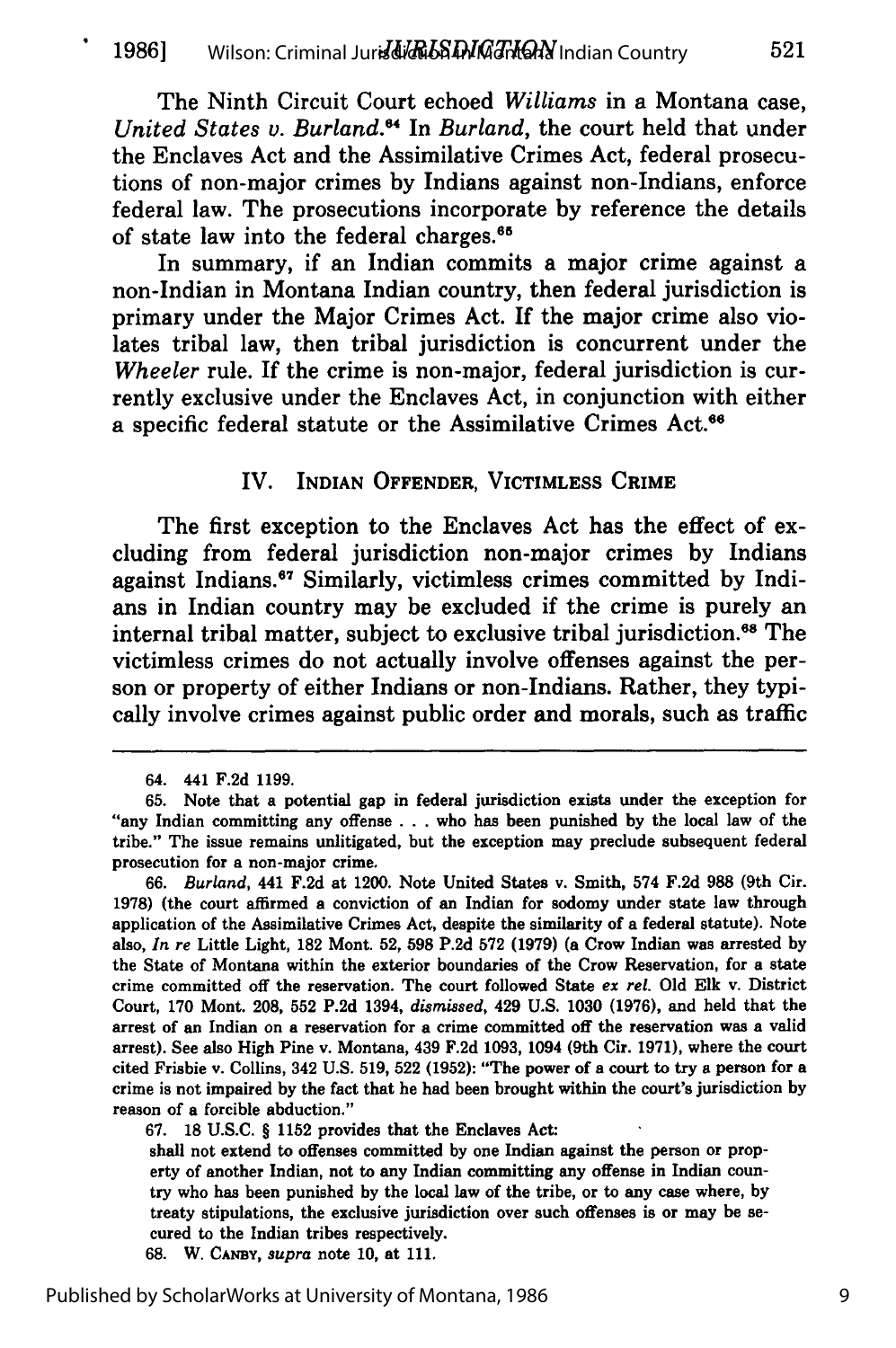violations, prostitution, and gambling. However, if prosecution by the tribe is unreasonably delayed or inadequate, the federal courts will also consider prosecution.<sup>69</sup> The Ninth Circuit Court, in *United States v. Marcyes70* held that these federal prosecutions of victimless crimes may be based on the Enclaves Act and the Assimilative Crimes Act. The *Marcyes* rationale permits Enclaves Act-Assimilative Crimes Act jurisdiction where state law prohibits an activity as against public policy, as distinguished from state law which merely regulates an activity.7' In *Donovan v. Coeur d'Alene Tribal Farm,72* the Ninth Circuit Court held that the tribal selfgovernment exception to federal regulation excepts purely intramural matters, such as tribal membership and domestic relations, from the general rule which subjects Indian tribes to other applicable federal statutes.73

In summary, if an Indian commits a victimless crime in Montana Indian country, the tribal court has jurisdiction. If the tribe fails to prosecute, and the crime violates the Assimilative Crimes Act, then the federal court has concurrent jurisdiction under the Enclaves Act.

### V. NON-INDIAN OFFENDER, **INDIAN VICTIM**

Crimes subject to federal jurisdiction under the Enclaves Act include non-Indian against Indian crimes.74 In addition, federal jurisdiction is exclusive where offenses by non-Indians fall within the terms of the Act. 75 The Enclaves Act is the broadest jurisdictional statute for crimes committed in Indian country. It provides for prosecution of crimes by non-Indians against Indians and permits punishment of all crimes committed by non-Indians in Indian ter-

75. 18 U.S.C. § 1152.

**<sup>69.</sup> UNITED** STATES ATTORNEYS' MANUAL, at ch. 20, **16.**

**<sup>70. 557</sup>** F.2d 1361 (9th Cir. **1977).**

<sup>71.</sup> For example, Montana *prohibits* some forms of gambling, such as slot machines, in **MONT.** CODE **ANN.** § 23-5-104 **(1985);** yet merely *regulates* other forms such as bingo, in MONT. **CODE** ANN. § 23-5-412 **(1985).**

**<sup>72.</sup>** 751 F.2d 1113 (9th Cir. 1985). Note United States v. Boggs, 493 F. Supp. 1050 **(D.** Mont. **1980)** (tribal sovereignty is not a shield against a grand jury investigation and subpoena).

**<sup>73.</sup>** *Donovan,* 751 F.2d at 1117. *See also* United States v. Burns, **529** F.2d 114, 117 (9th Cir. **1976)** (a federal court had jurisdiction to try a tribal game warden for violation of a federal "felon in possession of a firearm" statute. The violation was committed by the Indian warden on the Fort Hall Indian Reservation, in the absence of any treaty right exempting the Indian from the operation of the statute).

<sup>74.</sup> United States v. Johnson, 637 F.2d at 1231 n.11. Note United States v. John, 437 U.S. at 651 (the Supreme Court established the exclusivity of federal jurisdiction with regard to the Major Crimes Act).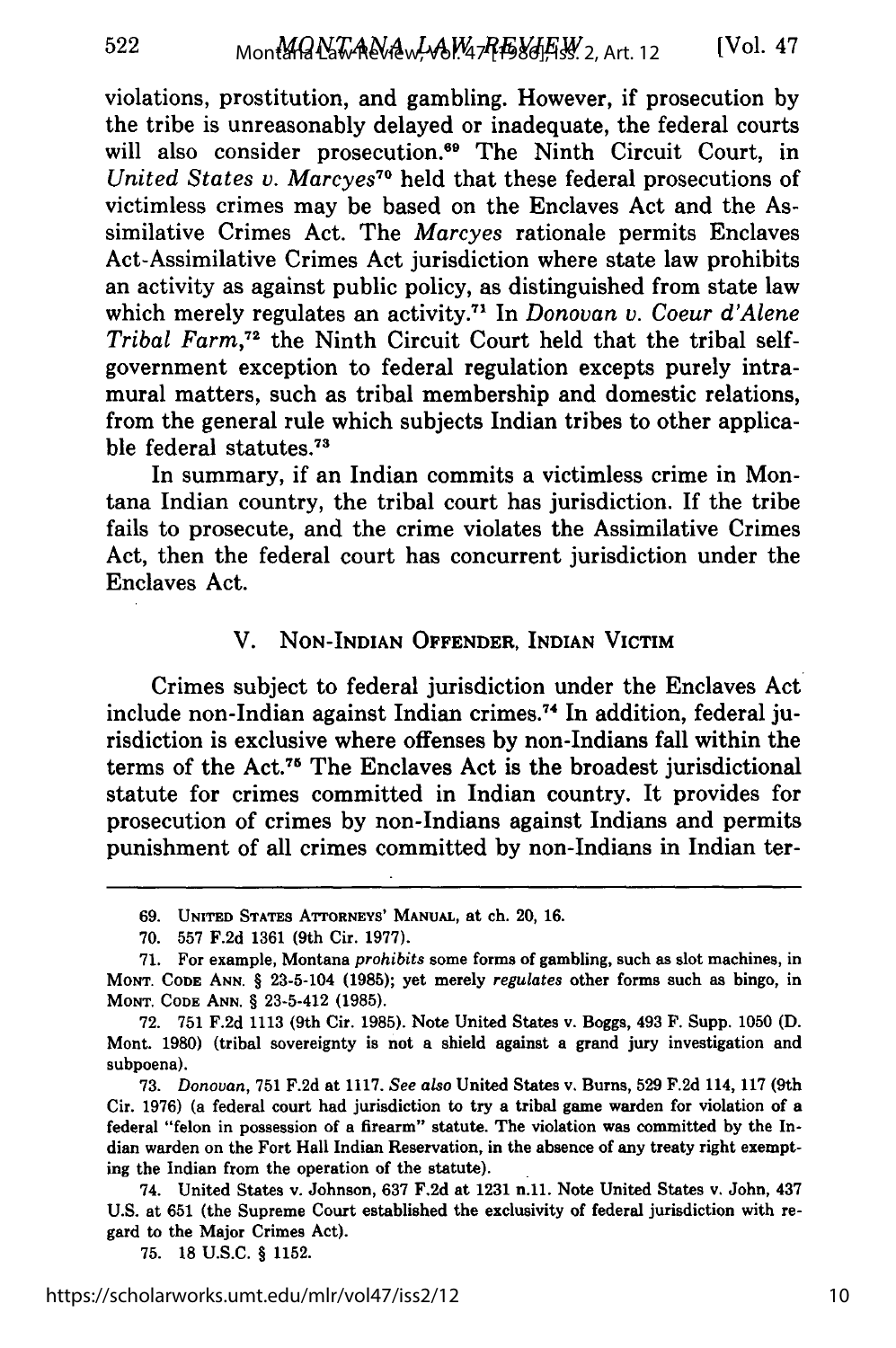ritory. In *Washington v. Yakima Indian Nation,76* the United States Supreme Court held that the Enclaves Act transfers into Indian country the entire body of criminal law applicable to areas under exclusive federal jurisdiction.

The Court strongly affirmed the exclusivity of federal jurisdiction over non-Indians committing offenses against Indians by ruling against a tribal court assertion of jurisdiction in *Oliphant v. Suquamish Indian Tribe."* The Suquamish Indians had become dissatisfied with the federal law enforcement against non-Indians, and thus asserted tribal jurisdiction over non-Indian crimes, contending that such jurisdiction was inherent in tribal self-government. Although the Ninth Circuit Court agreed, the Supreme Court reversed.<sup>78</sup> It found this assertion inconsistent with the status of tribes as dependent nations. The Court expressed a centuryold implicit conclusion which had been demonstrated by the shared presumption of Congress, the executive branch, and lower federal courts that tribal courts do not have the power to try non-Indians. 79 The *Oliphant* Court held that Indian tribes may not exercise both the powers of autonomous states expressly terminated by Congress and the powers inconsistent with their status.<sup>80</sup> Therefore, Indian tribal courts do not have inherent criminal jurisdiction over non-Indians, and may not assume such jurisdiction unless specifically authorized by Congress.<sup>81</sup>

**A** recent Montana Supreme Court case invoked the *Oliphant* rationale. In *State v. Greenwalt,82* the Montana Supreme Court held that Montana lost jurisdiction under the Enclaves Act when a non-Indian stole Indian livestock. The *Greenwalt* court also held that Montana lacks jurisdiction over crimes committed **by** non-Indians against Indians within the reservation, unless the enrolled Indians have accepted state jurisdiction.<sup>83</sup>

In summary federal jurisdiction is exclusive for crimes committed **by** non-Indian offenders against Indian victims in Montana

82. **--- Mont. ---, 663 P.2d 1178 (1983).** 

**83.** *Id.* at **-, 663 P.2d** at **1183.** *See also* Kennerly v. District Court, 400 **U.S.** 423 **(1971)** (acceptance of state jurisdiction can only come about **by** following Pub. L. No. **280** procedures, including a special tribal election for such acceptance).

**<sup>76.</sup>** 439 **U.S.** 463, 470 **(1979).** *See also* Williams v. United States, **327 U.S. 711,** 714 (1946) (the United States had jurisdiction over the statutory rape of an Indian **by** a non-Indian on the Colorado River Indian Reservation via the Assimilative Crimes Act and Enclaves Act).

**<sup>77.</sup>** 435 **U.S. 191,** on *remand,* **573 F.2d 1137** (9th Cir. **1978).**

**<sup>78.</sup>** *Id.* at **211.**

**<sup>79.</sup>** *Id.* at **203.**

**<sup>80.</sup>** *Id.* at 212.

**<sup>81.</sup>** *Id.* at **213.**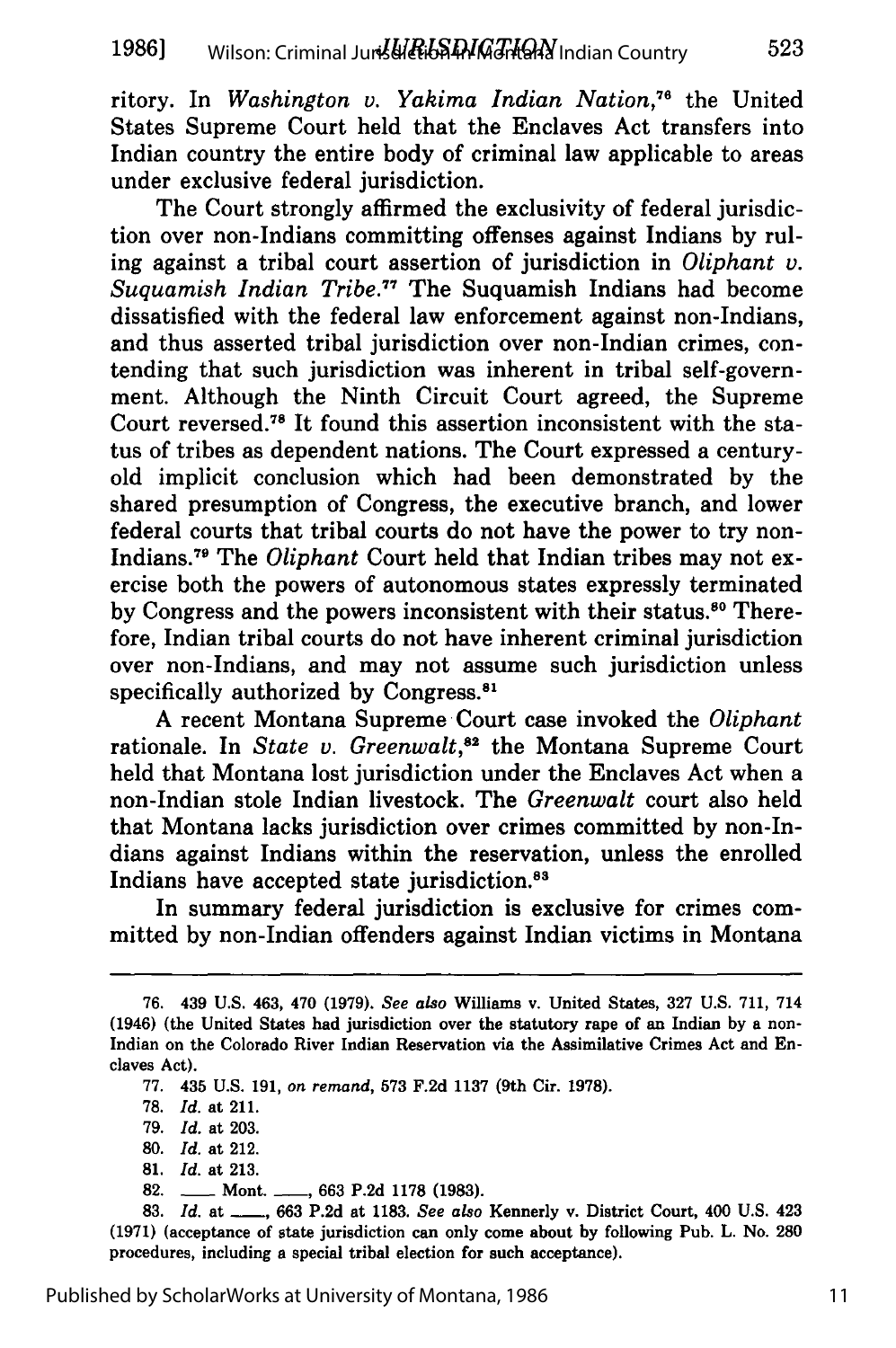Indian country. The Enclaves Act provides the primary jurisdictional tool for prosecuting non-Indian crime in Indian country. In *Oliphant,* the Court expressly concluded that the actions of Congress demonstrated an intent to prohibit Indian tribes from imposing criminal penalties on non-Indians.84

### VI. **NON-INDIAN OFFENDER, NON-INDIAN VICTIM**

Notwithstanding the broad terms of the Enclaves Act, federal courts have significantly narrowed the reach of federal jurisdiction. Over a century ago, in *United States v. McBratney*<sup>85</sup> the Supreme Court held that if a non-Indian commits a crime against a non-Indian in Indian country, the state enjoys exclusive jurisdiction unless there exist treaty provisions to the contrary. In *McBratney,* a non-Indian had been convicted in federal district court of murdering another non-Indian on the Ute Reservation in Colorado. On appeal, the Supreme Court held that the federal court could only exercise criminal jurisdiction over places within the "exclusive" jurisdiction of the federal government.<sup>86</sup> The Court reasoned that if the state had any jurisdiction over this crime, then the federal court necessarily had none.<sup>87</sup> The *McBratney* Court concluded that the State of Colorado possessed jurisdiction because Congress had admitted it to the Union on an "equal footing with the original States" and Congress made no exception for jurisdiction over the Ute Reservation.<sup>88</sup>

Fifteen years later, a non-Indian murdered a non-Indian on the Crow Reservation in Montana. In *Draper v. United Statess* the Supreme Court repeated the rule that the state court, not the federal court, has jurisdiction over such crimes.<sup>90</sup> Although Montana's Enabling Act seems to disclaim state jurisdiction **by** providing that "Indian lands shall remain under the absolute jurisdiction and control of the Congress of the United States,"91 the *Draper* Court stated that Congress could not have intended any result so drastic as the exclusion of Montana power to punish wholly non-

524

- **89.** 164 **U.S.** 240 **(1896).**
- **90.** *Id.* at 247.
- **91. 25** Stat. **676, 677 (1889).**

**<sup>84.</sup>** *Oliphant,* 435 **U.S.** at 204. Note **also, "By** submitting to the overriding sovereignty of the United States, Indian tribes necessarily give up their power to try non-Indian citizens of the United States except in a manner acceptable to Congress." *Id.* at 210.

**<sup>85.</sup>** 104 **U.S. 621 (1882).**

**<sup>86.</sup>** *Id.* at 624.

**<sup>87.</sup>** *Id.* at **623.**

**<sup>88.</sup>** *Id.* at 623-24.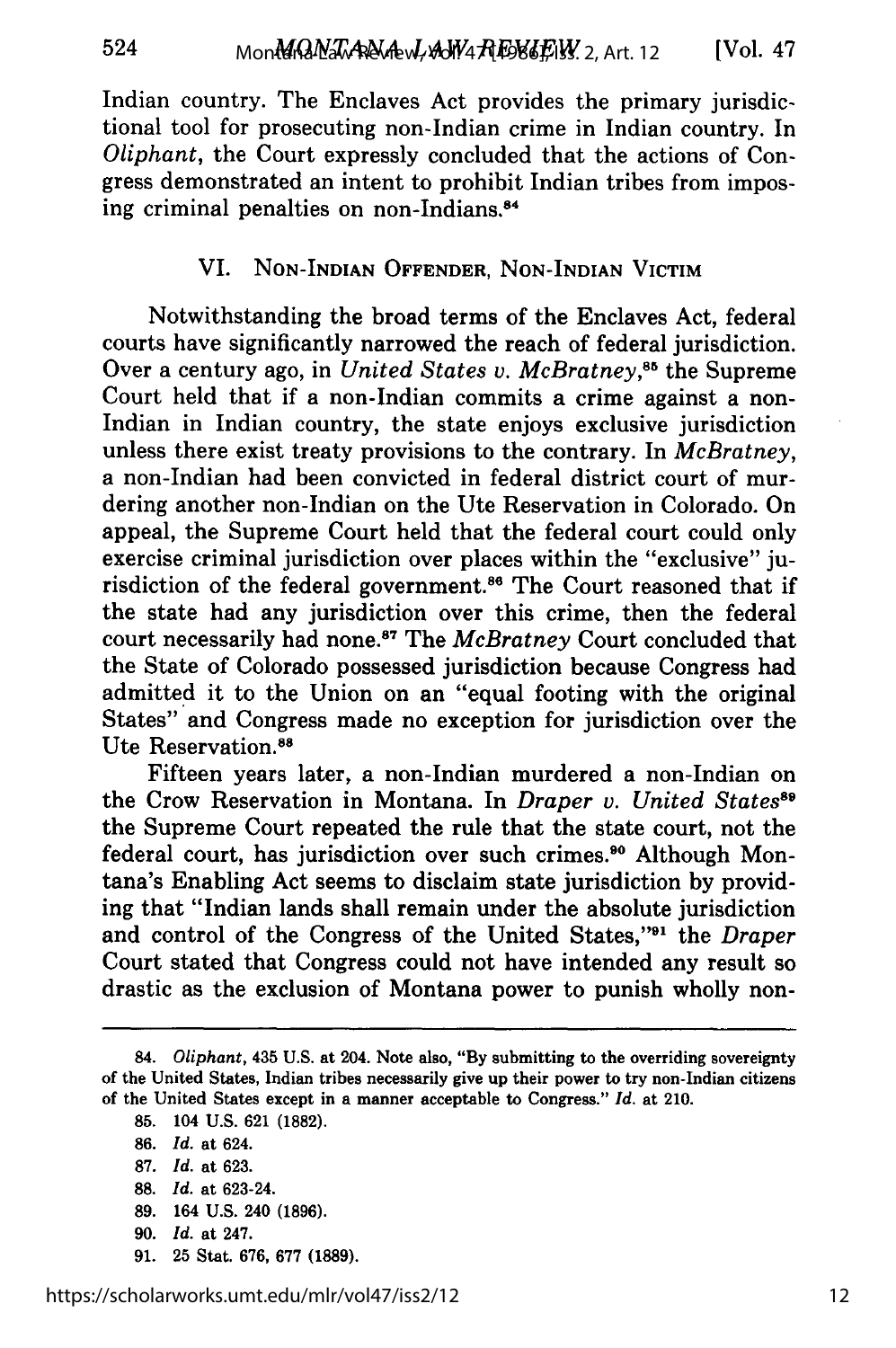Indian crimes committed in Indian country.92 In *Organized Village* of Kake v. Egan,<sup>93</sup> a case arising in Alaska, the United States Supreme Court subsequently explained that Montana's Enabling Act disclaimer is of title, not jurisdiction, and the provision for "absolute" federal jurisdiction does not necessarily mean "exclusive" federal jurisdiction.9 4 Interestingly, the *Kake* Court also suggested that state law and state court jurisdiction could be extended to Indians as well as non-Indians in Indian country, so long as a direct interference with the tribal government itself did not occur.<sup>95</sup>

The Ninth Circuit Court consistently has followed the *Mc-Bratney-Draper* rule. In *United States v. Cleveland,96* the court held that the state in which an Indian reservation is situated has exclusive jurisdiction over crimes committed **by** non-Indians against non-Indians on an Indian reservation.<sup>97</sup> Recently, in *United States v. Johnson,98* the Ninth Circuit Court noted that states have jurisdiction to punish non-Indian defendants for crimes against other non-Indians.<sup>99</sup> The United States Supreme Court reemphasized the *McBratney-Draper* rule in *United States v. Antelope,'00* where, absent treaty provisions to the contrary, it subjected a non-Indian charged with committing crimes against other non-Indians in Indian country to prosecution under state law.<sup>101</sup> More recently, in *United States v. Wheeler*,<sup>102</sup> the Supreme Court noted that the Major Crimes Act does not apply to crimes committed **by** non-Indians against non-Indians, because such crimes are subject to state jurisdiction.<sup>103</sup>

In summary, under the *McBratney-Draper* rule, Montana has exclusive jurisdiction over crimes committed **by** non-Indians against non-Indians in Montana Indian country.

**95.** *Id.* at **67-68.** Note, however, that a reservation had not been created for the Alaskan Indians affected by the *Kake* decision. Subsequently, in civil cases dealing with the extension of state law into Indian country, the Supreme Court has applied either a preemption analysis, or a test balancing tribal, state, and federal interests.

**96.** 503 F.2d 1067 (9th Cir. 1974). **97.** *Id.* at 1070. **98. 637** F.2d 1224 (9th Cir. **1980). 99.** *Id.* at **1231** n.11. **100.** 430 **U.S.** 641 **(1977). 101.** *Id.* at 645. 102. 435 **U.S. 313. 103.** *Id.* at **325** n.21.

Published by ScholarWorks at University of Montana, 1986

525

13

**<sup>92.</sup>** *Draper,* 164 **U.S.** at 247.

**<sup>93. 369</sup> U.S. 60, 68 (1962).**

<sup>94.</sup> *Id.*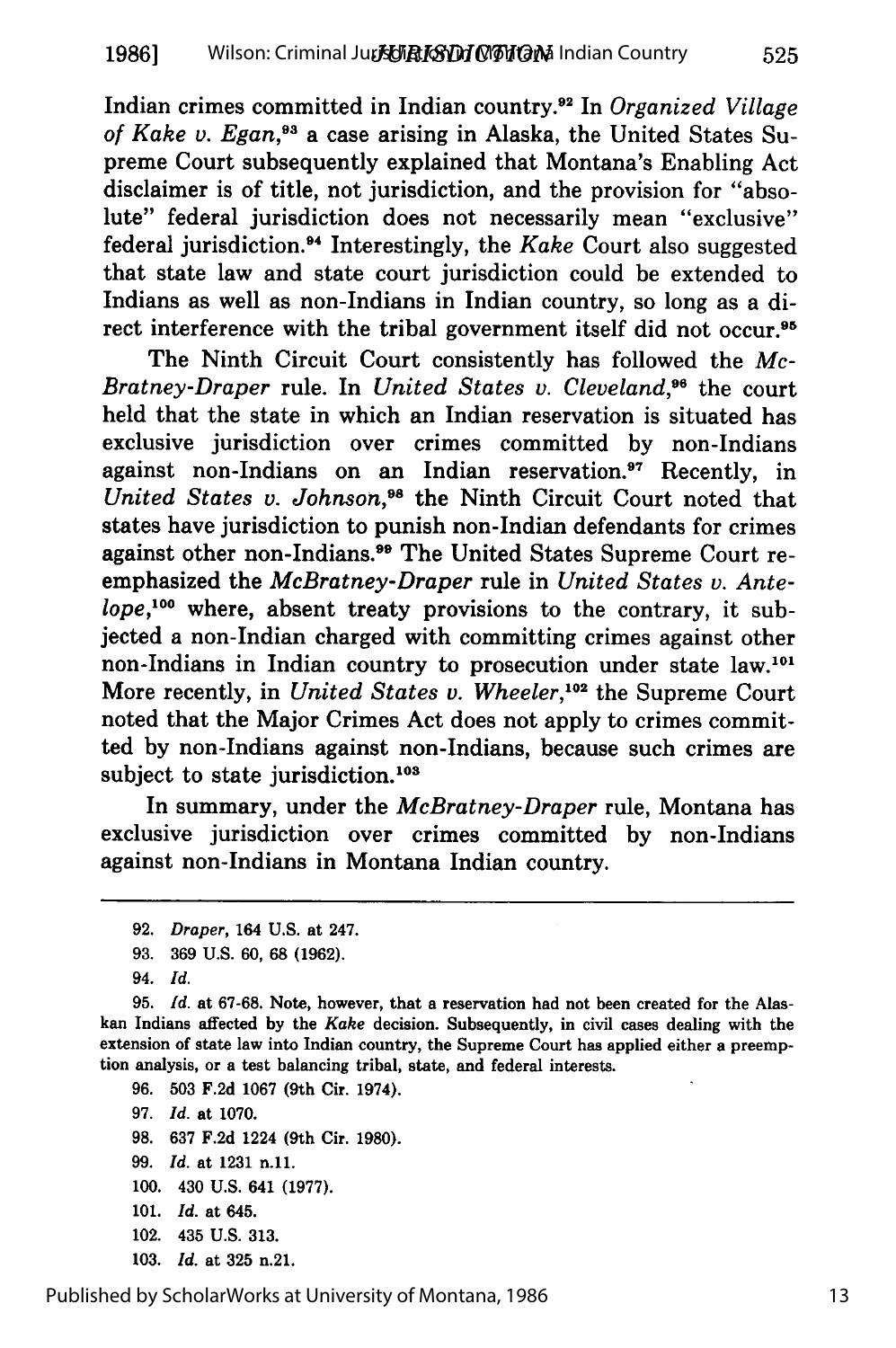#### VII. **NON-INDIAN** OFFENDER, VICTIMLESS CRIME

**A** crime in Indian country is victimless if it lacks a concrete and particularized threat to a person, to property, or to specific tribal interests. 10' When a non-Indian commits a victimless crime on Indian land, *McBratney* probably controls, granting Montana jurisdiction.<sup>105</sup> Thus, general offenses which do not target a definite class of Indians fall within state jurisdiction. Such offenses include traffic violations, gambling, and disorderly conduct.<sup>106</sup>

In *New York ex rel. Ray v. Martin*,<sup>107</sup> the Supreme Court held that victimless crimes committed **by** non-Indians in Indian country fall within the exclusive jurisdiction of the state if Indian interests are not directly affected. 08 Earlier, in *Donnelly v. United* States,<sup>109</sup> the Supreme Court ruled that a court need not invoke federal jurisdiction to fulfill the guardianship responsibilities of the United States if the victimless crime does not involve Indian interests.<sup>110</sup>

In certain other cases, however, a sufficiently direct threat to Indian persons or property may bring an ordinarily "victimless" crime within federal jurisdiction."' Such crimes **by** a non-Indian must be calculated to obstruct the functioning of tribal government, or adversely affect the tribal community.<sup>112</sup> In the statutory rape case of *Smayda v. United States*,<sup>113</sup> the federal government prosecuted a non-Indian offender, under the Assimilative Crimes Act, for a felony sex offense with a consenting under-age Indian, in violation of state law. Therefore, if a "victimless" crime **by** a non-Indian significantly threatens the Indian community, the jurisdiction could revert to the federal courts as if the crime were directly against an Indian.

In summary, Montana has exclusive jurisdiction over victimless crimes **by** non-Indians in Montana Indian country. However, if the crime directly threatens the Indian community, the crime is no longer victimless and jurisdiction reverts to the federal

105. *Id.*

**106. UNITED STATES ATTORNEYS' MANUAL, ch. 20, at 16.**

**107. 326 U.S.** 496 **(1946).**

**112.** *Id.* Examples of such crimes are **bribery, riot, disruption of a** public **Indian meet**ing, and consensual crimes committed **by** non-Indian offenders with Indian participants.

**113. 352 F.2d 251** (9th Cir. **1965),** *cert. denied,* **382 U.S. 981 (1966).** See also United States v. Marcyes, **557 F.2d 1361** (an offense against Indian public order was federally prosecuted under the Enclaves Act and the Assimilative Crimes Act).

<sup>104.</sup> Office of Legal Counsel, **6** Indian L. Rep. K-15ff **(1979).**

**<sup>108.</sup>** *Id.* **at 501.**

**<sup>109. 228</sup> U.S.** 243 **(1913).**

**<sup>110.</sup>** *Id.* **at 271-72.**

**<sup>111.</sup> UNITED** STATES **ATrORNEYS' MANUAL, ch.** 20, at **16.**